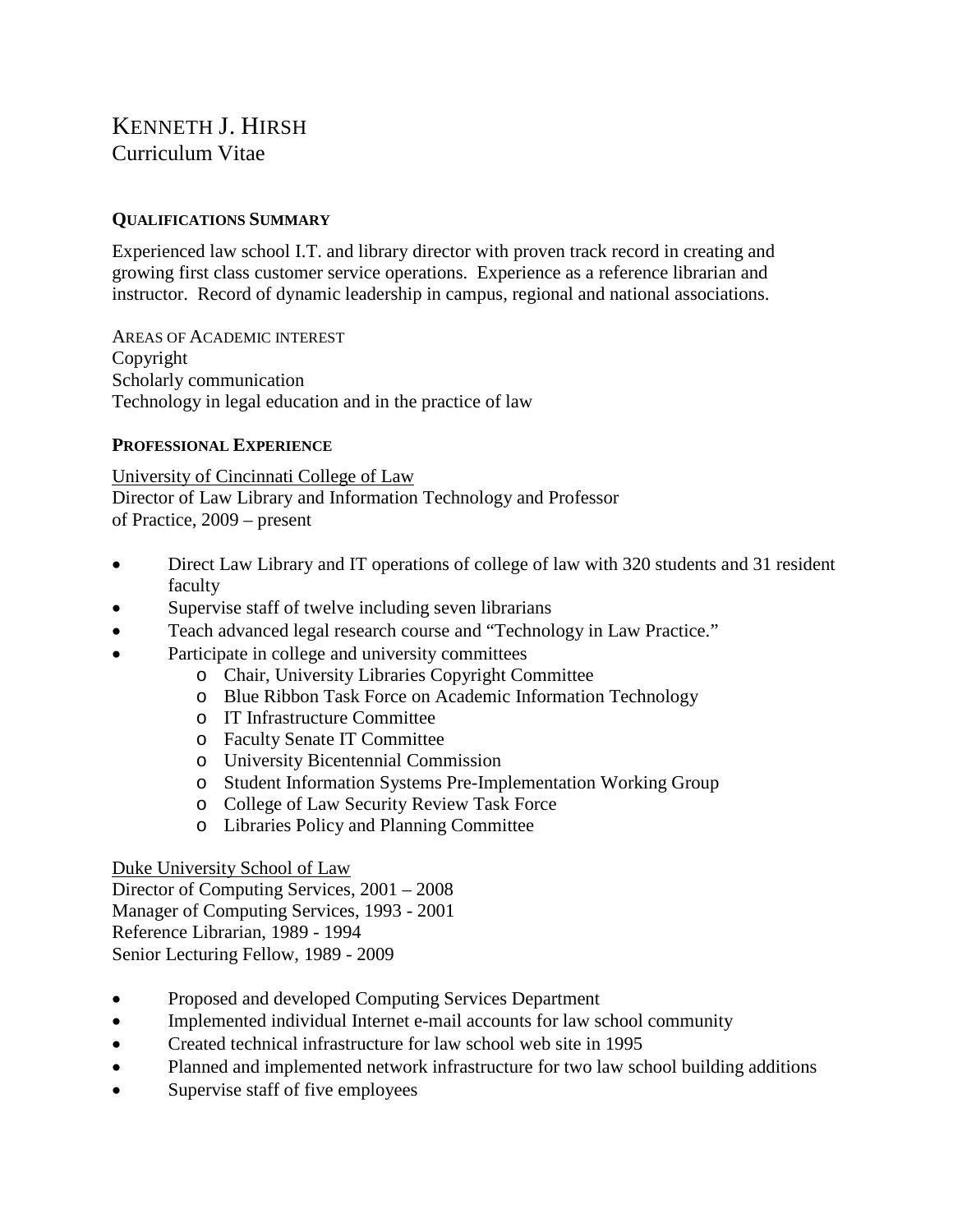- Planned and managed annual capital and operating budgets
- Participated in Information Technology Advisory Council, OIT Extended Staff, and Campus I.T. Support Group and several task forces
- Established network use policies and ensured development of business operations continuity plan
- Implemented student notebook computer ownership requirement
- Taught legal research classes
- Developed and co-taught Technology in the Practice of Law
- Applied legal education and practice background to understand needs of community

Attorney-at-Law Practiced from 1979 – 1988 in Florida

Additional Teaching Experience Florida Institute of Technology, 1985 – 1988 Daytona Beach Community College, 1982 - 1983

## **EDUCATION**

M.S. in Library and Information Studies, Florida State University, 1989 J.D., University of Florida, 1977 A.B., University of Miami, 1974

## **PUBLICATIONS**

*Connecting to the World: Putting Your Library's LAN on the Internet*, LEGAL REFERENCE SERVICES OUARTERLY, 13 (3) 1994 at 5.

*[Law School Education in the 21st Century: Adding Information Technology Instruction to the](http://scholarship.law.uc.edu/fac_pubs/176/)  [Curriculum](http://scholarship.law.uc.edu/fac_pubs/176/)*, 12 WILLIAM AND MARY BILL OF RIGHTS JOURNAL 873 (2004) (with Wayne Miller).

*[Like Mark Twain: The Death of Academic Law Libraries Is an Exaggeration](http://scholarship.law.uc.edu/fac_pubs/244/)*, 106 Law Libr. J. 521 (2014).

*Ipso Facto*, Blogging at<http://ipsofacto.kenhirshonline.com/>

## **PRESENTATIONS**

American Association of Law Libraries Annual Meeting and Conference Speaker, "Battledecks AALL," Philadelphia, Pennsylvania, July, 2011 Panelist, Workshop: "From Novice to Knowledgeable: Newer Directors Tell What They Had to Learn," Denver, Colorado, July, 2010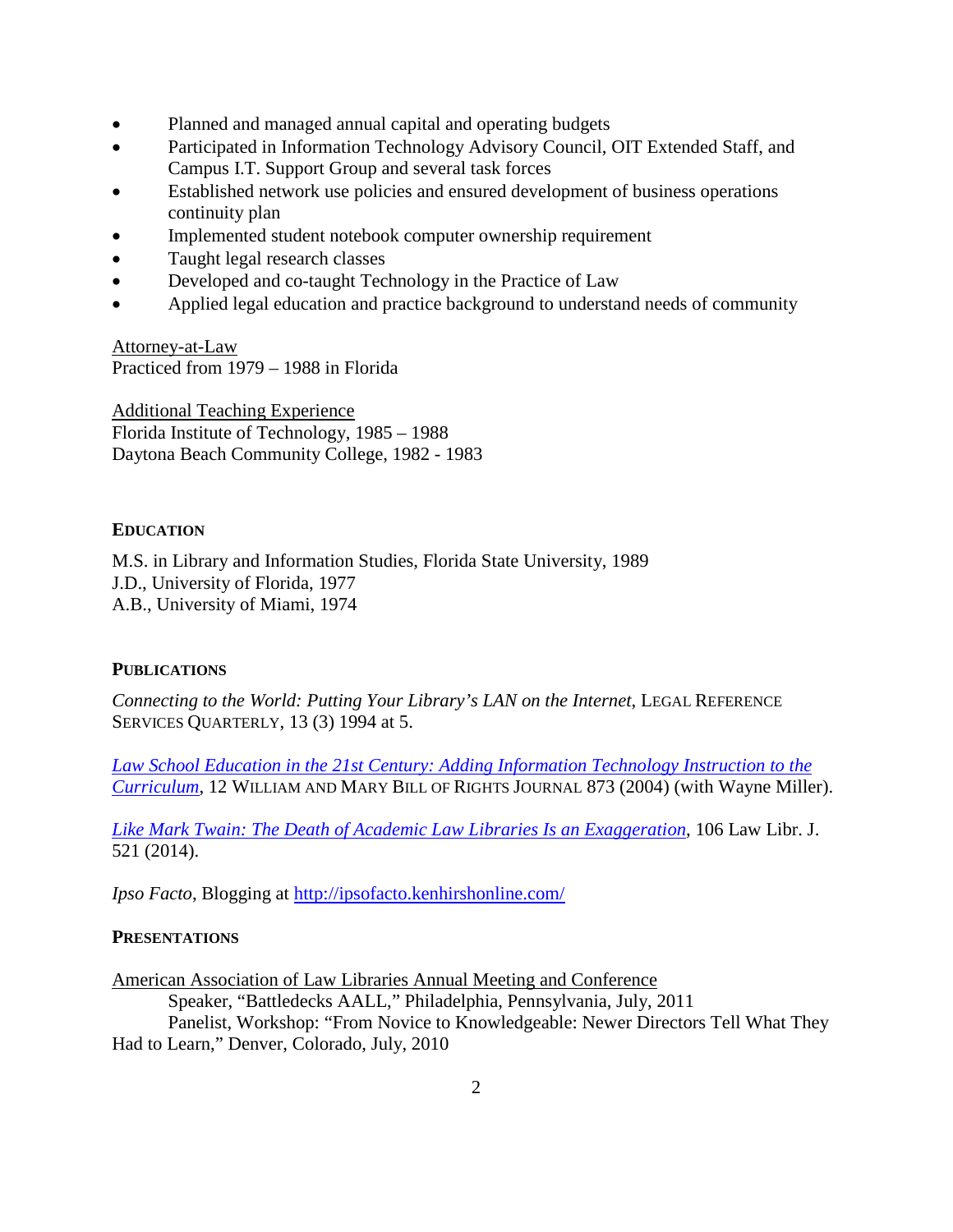| Panelist, "I Read the News Today Oh, Boy!: 21 <sup>st</sup> Century Lessons for Law Libraries from                                                               |
|------------------------------------------------------------------------------------------------------------------------------------------------------------------|
| the Recording and Newspaper Industries," Denver, Colorado, July, 2010                                                                                            |
| Moderator/Coordinator/Panelist, "Evolving Legal Education: Adding Law Practice                                                                                   |
| Technology to the Curriculum," Portland, Oregon, July, 2008                                                                                                      |
| Moderator/Coordinator, "Beyond the Traditional Curriculum: How to Create and Teach a                                                                             |
| Law Practice Technology Course," Boston, Massachusetts, July, 2004                                                                                               |
| "Origin of a Species: Electronic Services Librarians," Anaheim, California, July, 1998                                                                           |
| Moderator/Coordinator, "Mandating Computer Ownership for Students: Does It Work?",                                                                               |
| Baltimore, Maryland, July, 1997                                                                                                                                  |
| "Technostress," Seattle, Washington, July, 1994                                                                                                                  |
| Workshop: "Introduction to the Internet", Seattle, Washington, July, 1994                                                                                        |
| <b>Association of American Law Schools Annual Meeting</b>                                                                                                        |
| "Should We Teach Technology to Law Students," Washington, D.C., January, 2015                                                                                    |
|                                                                                                                                                                  |
| <b>CALI Conference for Law School Computing Professionals</b>                                                                                                    |
| "Legal Education in Crisis, and Why Law Libraries Are Doomed," with Professor James                                                                              |
| Milles, Chicago, Illinois, June, 2013                                                                                                                            |
| "Securities Lawyer's Deskbook Rebooted," with Sara Frug, Chicago, Illinois, June, 2013.                                                                          |
| Coordinator/Speaker: "Building a Record of Performance with Student e-Portfolios," San                                                                           |
| Diego, California, June, 2012                                                                                                                                    |
| Moderator/Coordinator/Panelist: "Still Crazy After All These Years: The CALI                                                                                     |
| Conference at 20," Camden, New Jersey, June, 2010                                                                                                                |
| "Law Office Technology: Why It Needs to be in Your School's Curriculum and How to                                                                                |
| Get It There," Boulder, Colorado, June, 2009                                                                                                                     |
| "Case Management Software," Baltimore, Maryland, June, 2008                                                                                                      |
| "Home Life 2.0: Oasis or Mirage?", Las Vegas, Nevada, June, 2007                                                                                                 |
| "Cats and Dogs Living Together (make that Librarians and I.T.)," Chicago, Illinois, June,                                                                        |
| 2005                                                                                                                                                             |
| "Is it Time for a Legal Technology Curriculum", Seattle, Washington, June, 2004                                                                                  |
| "Courtroom Technologies," Durham, North Carolina, June, 2003                                                                                                     |
| "Growing the Law Library to Support Technology," Durham, North Carolina, June, 2003<br>"Producing Software CDs for Your Students," Chicago, Illinois, June, 2002 |
| "Technology Briefing for Law Library Directors: Course Support Technologies,"                                                                                    |
| Chicago, Illinois, June, 2002                                                                                                                                    |
| "What I Wish My Dean Knew About Technology," and "Where Should A/V Live in the                                                                                   |
| IT Infrastructure," Boston, Massachusetts, June, 2001                                                                                                            |
| "LDAP and the Duke Law Alumni Directory," Chicago, Illinois, June, 2000                                                                                          |
| "Trials and Tribulations of Examination Software," Chicago, Illinois June, 1998                                                                                  |
| "Requiring Students to Purchase Computers," Chicago, Illinois, June, 1997                                                                                        |
| "UNIX v. Windows NT v. NetWare: Which Network Operating System is Best?"                                                                                         |
| Chicago, Illinois, June, 1996                                                                                                                                    |
| "Introduction to Networks," Chicago, Illinois, June, 1995                                                                                                        |
| "Networks and New Buildings," Chicago, Illinois, June, 1995                                                                                                      |
|                                                                                                                                                                  |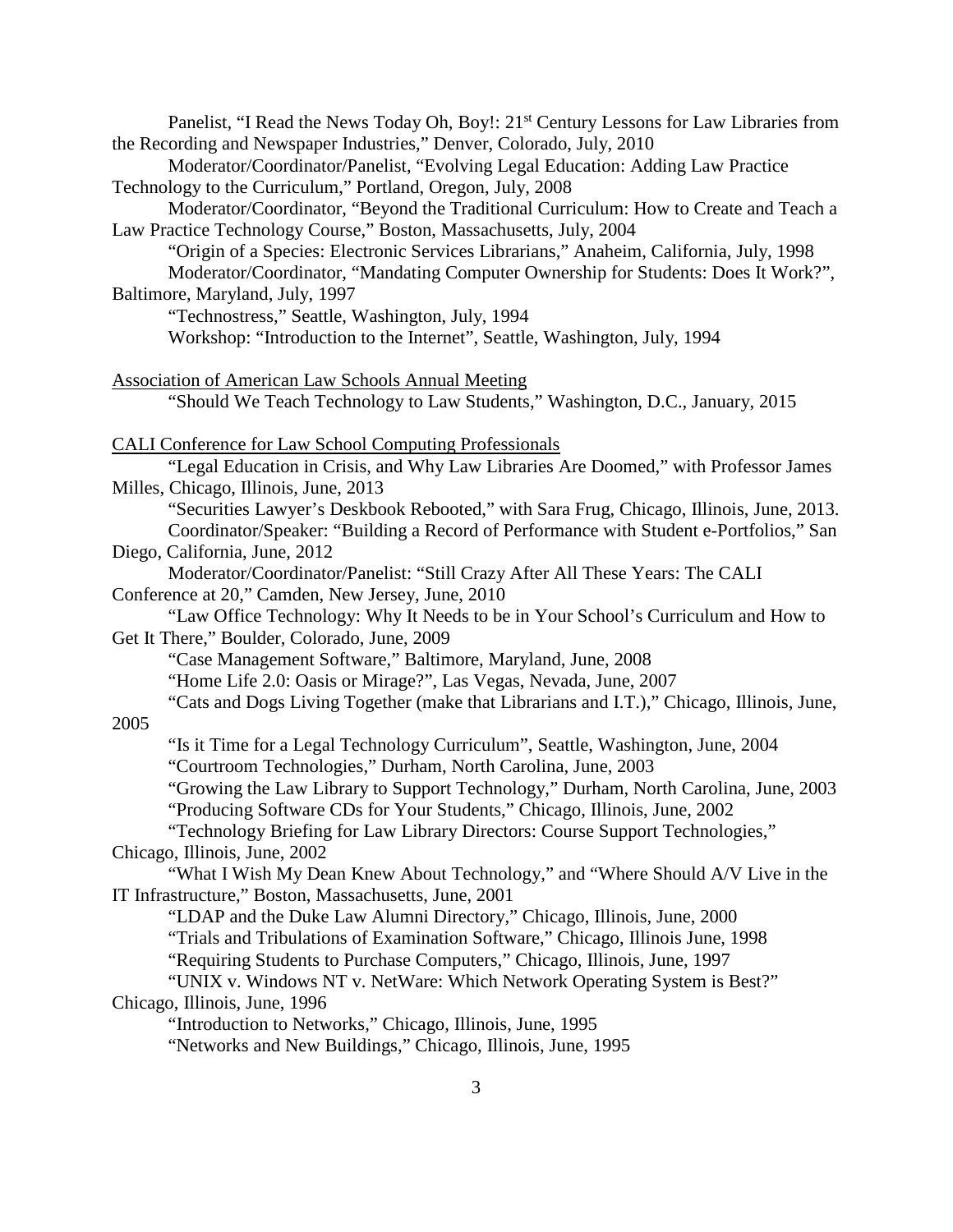"Introduction to Local Area Networks," Chicago, Illinois, June, 1993

"Computing Professionals in the Law School: Where Do We Belong?", Chicago, Illinois, May, 1992

Cincinnati Bar Association

CLE Program, "Ethical Implications for the Internet Lawyer", December, 2014.

San Diego Association of Law Libraries Winter Institute: Authenticating Electronic Legal Materials & Beyond

"Online Authentication Technologies," January, 2015

Southeastern Chapter of the American Association of Law Libraries Annual Meeting

"Making the Law Librarian and Legal Technologist Relationship Work: Cooperation & Collaboration Models," LAW LIBRARIANS AND LEGAL TECHNOLOGISTS: BUILDING SYNERGIES IN THE NET AGE, Annual Institute, Baton Rouge, Louisiana, April, 2007

"Disaster Preparedness Strategies," PREPARE FOR THE WORST, HOPE FOR THE BEST: DISASTER PREPAREDNESS AND RECOVERY FOR LAW LIBRARIES, SEAALL Annual Institute, Raleigh, North Carolina, April, 2006

Moderator/Coordinator, "Delivering 21<sup>st</sup> Century Information Services: Information Technologists and Librarians as Partners," Montgomery, Alabama, April 2005

"Networking CD-ROMS," Asheville, North Carolina, March, 1994

"Technostress," Charleston, West Virginia, April, 1993

"Introduction to the Internet," Workshop, Charleston, West Virginia, April, 1993.

#### **COURSES TAUGHT**

Introduction to Law Practice Technology Advanced Legal Research Legal Research

#### **CONSULTANCIES**

Washington & Lee University, Campus IT Review, April, 2006 University of Connecticut College of Law, IT Review, April, 2010 Widener University College of Law, IT Review, March, 2011 Northeastern University School of Law, June, 2013

#### **AWARDS**

2015 Service to SEAALL Award

2013 Fastcase 50 Honoring the law's smartest, most courageous innovators, techies, visionaries and leaders

Computing Services Special Interest Section Kenneth J. Hirsh Distinguished Service Award, American Association of Law Libraries (inaugural award), presented July, 2004 CALI Excellence in Service Award, presented June, 2000